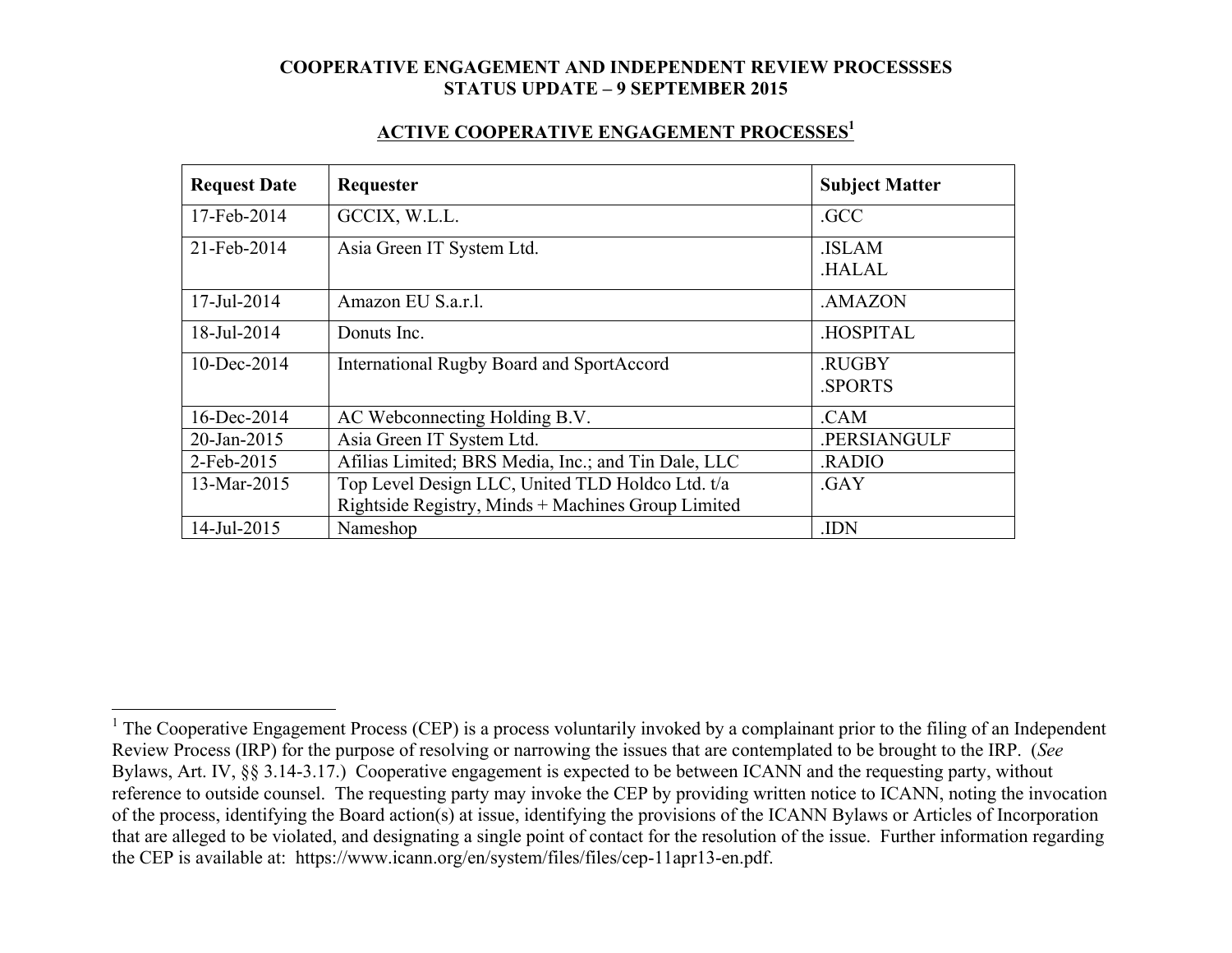## **RECENTLY CLOSED COOPERATIVE ENGAGEMENT PROCESS**

| <b>Request Date</b> | Requester                                | <b>Subject Matter</b> | <b>IRP Filing Deadline</b> |
|---------------------|------------------------------------------|-----------------------|----------------------------|
| $12$ -June-2015     | Schwarz Domains & Services GmbH & Co. KG | .SCHWARZGROUP         | $N/A$ (Withdrawn)          |

 

<sup>&</sup>lt;sup>2</sup> The CEP process provides that "[i]f ICANN and the requester have not agreed to a resolution of the issues upon the conclusion of the cooperative engagement process, or if issues remain for a request for independent review, the requestor's time to file a request for independent review designated in the Bylaws shall be extended for each day of the cooperative engagement process, but in no event, absent mutual written agreement by the parties, shall the extension be for more than fourteen (14) days." (https://www.icann.org/en/system/files/files/cep-11apr13-en.pdf)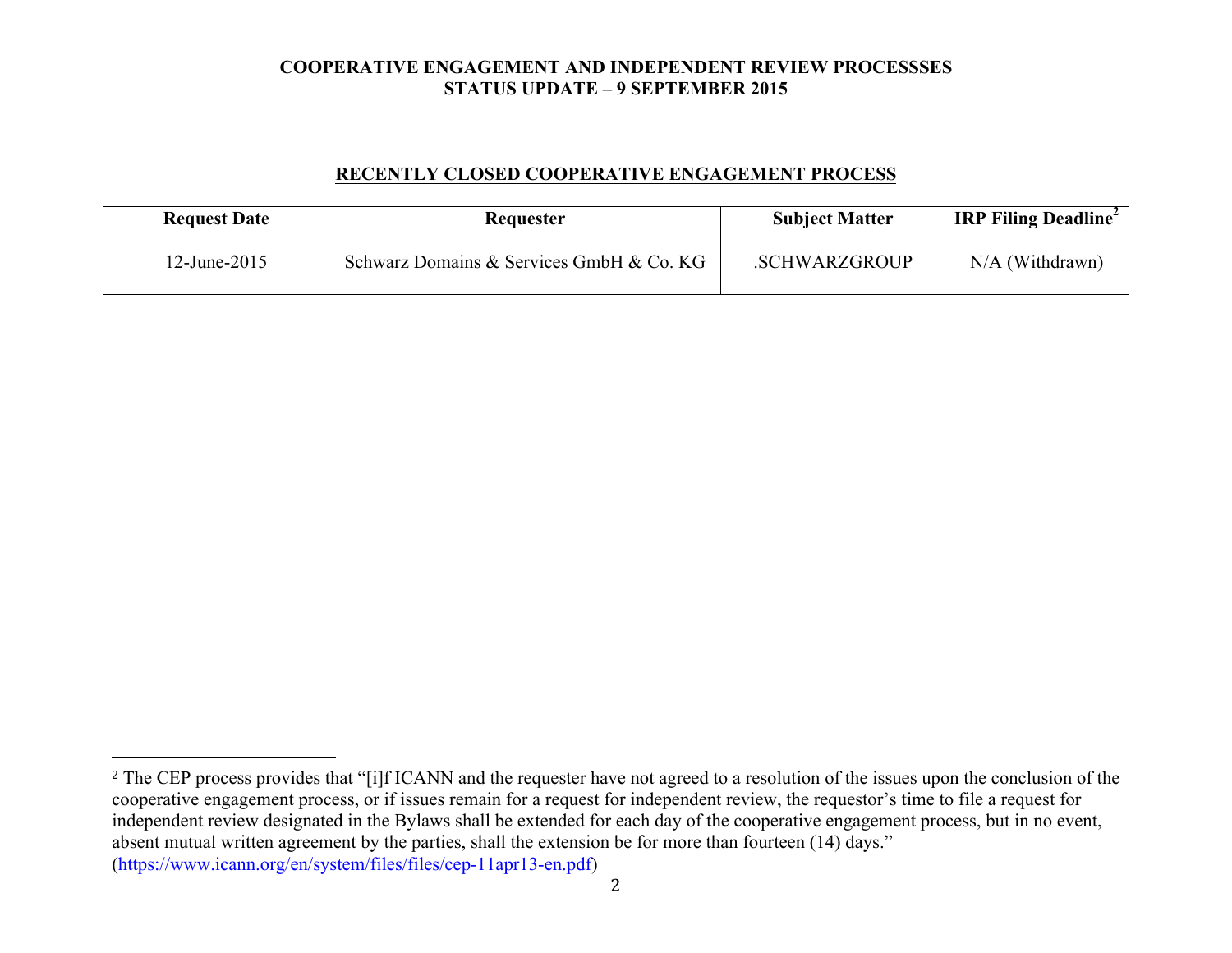# **ACTIVE INDEPENDENT REVIEW PROCESSES<sup>3</sup>**

| <b>Date</b><br><b>ICANN</b><br>Received<br><b>Notice of</b><br><b>IRP</b> | Date IRP<br>Commenced<br>by ICDR | Requester                                                                                              | <b>Subject Matter</b> | <b>Status</b>                                                                                                                                                                                                                                                                                                                                                               |
|---------------------------------------------------------------------------|----------------------------------|--------------------------------------------------------------------------------------------------------|-----------------------|-----------------------------------------------------------------------------------------------------------------------------------------------------------------------------------------------------------------------------------------------------------------------------------------------------------------------------------------------------------------------------|
| 11-Jun-2014                                                               | $13$ -Jun-2014                   | Vistaprint Limited<br>https://www.icann.org/resources/pa<br>ges/vistaprint-v-icann-2014-06-19-<br>$en$ | .WEBS                 | Panel Selection: The full Panel was confirmed on<br>13 January 2015.<br>Materials: Written submissions, Declaration(s), and<br>Scheduling Orders are posted at<br>https://www.icann.org/resources/pages/vistaprint-v-<br>icann-2014-06-19-en<br>Hearing(s): The hearing took place on $28$ May<br>2015; the Final Declaration is expected on or about<br>30 September 2015. |

3

<sup>&</sup>lt;sup>3</sup> The Independent Review Process (IRP) is a process by which any person materially affected by a decision or action by the Board that he or she asserts is inconsistent with the Articles of Incorporation or Bylaws may submit a request for independent review of that decision or action. (*See* Bylaws, Art. IV, § 3.) In order to be materially affected, the person must suffer injury or harm that is directly and causally connected to the Board's alleged violation of the Bylaws or the Articles of Incorporation, and not as a result of third parties acting in line with the Board's action. Further information regarding the IRP is available at: https://www.icann.org/resources/pages/mechanisms-2014-03-20-en.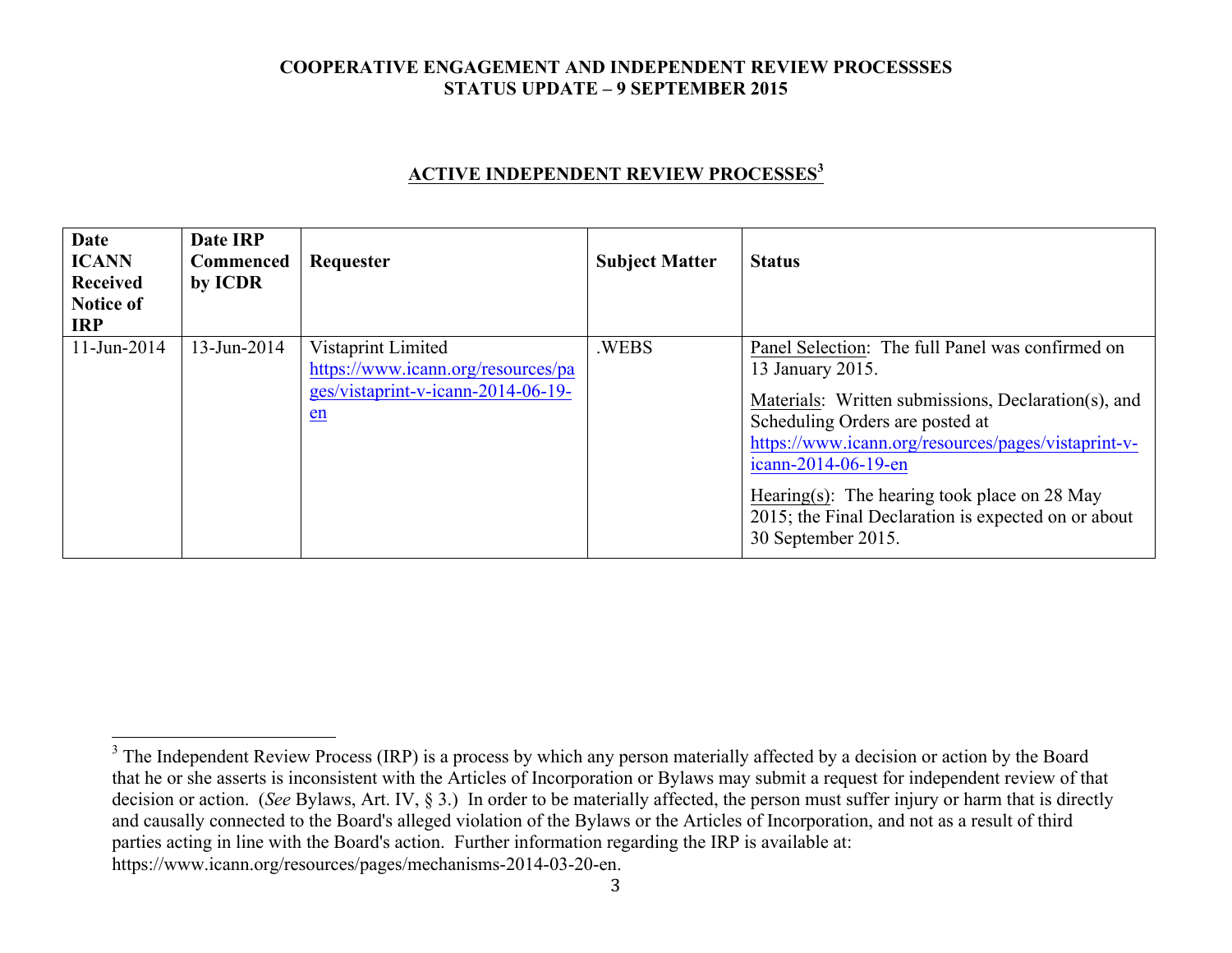| <b>Date</b>                    | <b>Date IRP</b> |                                                                                                          |                       |                                                                                                                                                                                                                                                                                                                                                                       |
|--------------------------------|-----------------|----------------------------------------------------------------------------------------------------------|-----------------------|-----------------------------------------------------------------------------------------------------------------------------------------------------------------------------------------------------------------------------------------------------------------------------------------------------------------------------------------------------------------------|
| <b>ICANN</b>                   | Commenced       | Requester                                                                                                | <b>Subject Matter</b> | <b>Status</b>                                                                                                                                                                                                                                                                                                                                                         |
| <b>Received</b>                | by ICDR         |                                                                                                          |                       |                                                                                                                                                                                                                                                                                                                                                                       |
| <b>Notice of</b><br><b>IRP</b> |                 |                                                                                                          |                       |                                                                                                                                                                                                                                                                                                                                                                       |
| 17-Jul-2014                    | 24-Jul-2014     | Merck KGaA<br>https://www.icann.org/resources/pa<br>ges/merck-v-icann-2014-07-22-en                      | .MERCK<br>.MERCKMSD   | Panel Selection: The full Panel was confirmed on<br>10 March 2015.<br>Materials: Written submissions, Declaration(s), and<br>Scheduling Orders are posted at<br>https://www.icann.org/resources/pages/merck-v-<br>icann-2014-07-22-en<br>Hearing $(s)$ : Panel determined that no final hearing<br>will be held; awaiting Final Declaration.                          |
| 21-Sept-2014                   | $22$ -Sept-2014 | Dot Registry, LLC<br>https://www.icann.org/resources/pa<br>ges/dot-registry-v-icann-2014-09-<br>$25$ -en | .INC<br>.LLC<br>.LLP  | Panel Selection: The full Panel was confirmed on 5<br>February 2015.<br>Materials: Written submissions, Declaration(s), and<br>Scheduling Orders are posted at<br>https://www.icann.org/resources/pages/dot-registry-<br>v-icann-2014-09-25-en<br>Hearing(s): Procedural hearing took place on $19$<br>February 2015; no further hearings are currently<br>scheduled. |
| 8-Oct-2014                     | 13-Oct-2014     | Donuts Inc.<br>https://www.icann.org/resources/pa<br>ges/donuts-v-icann-2014-10-13-en                    | .RUGBY<br>.SPORTS     | Panel Selection: The full Panel was confirmed on 7<br>April 2015.<br>Materials: Written submissions, Declaration(s), and<br>Scheduling Orders are posted at<br>https://www.icann.org/resources/pages/donuts-v-<br>icann-2014-10-13-en<br>Hearing(s): Preliminary hearing took place on $14$<br>July 2015; hearing scheduled for 8 October 2015.                       |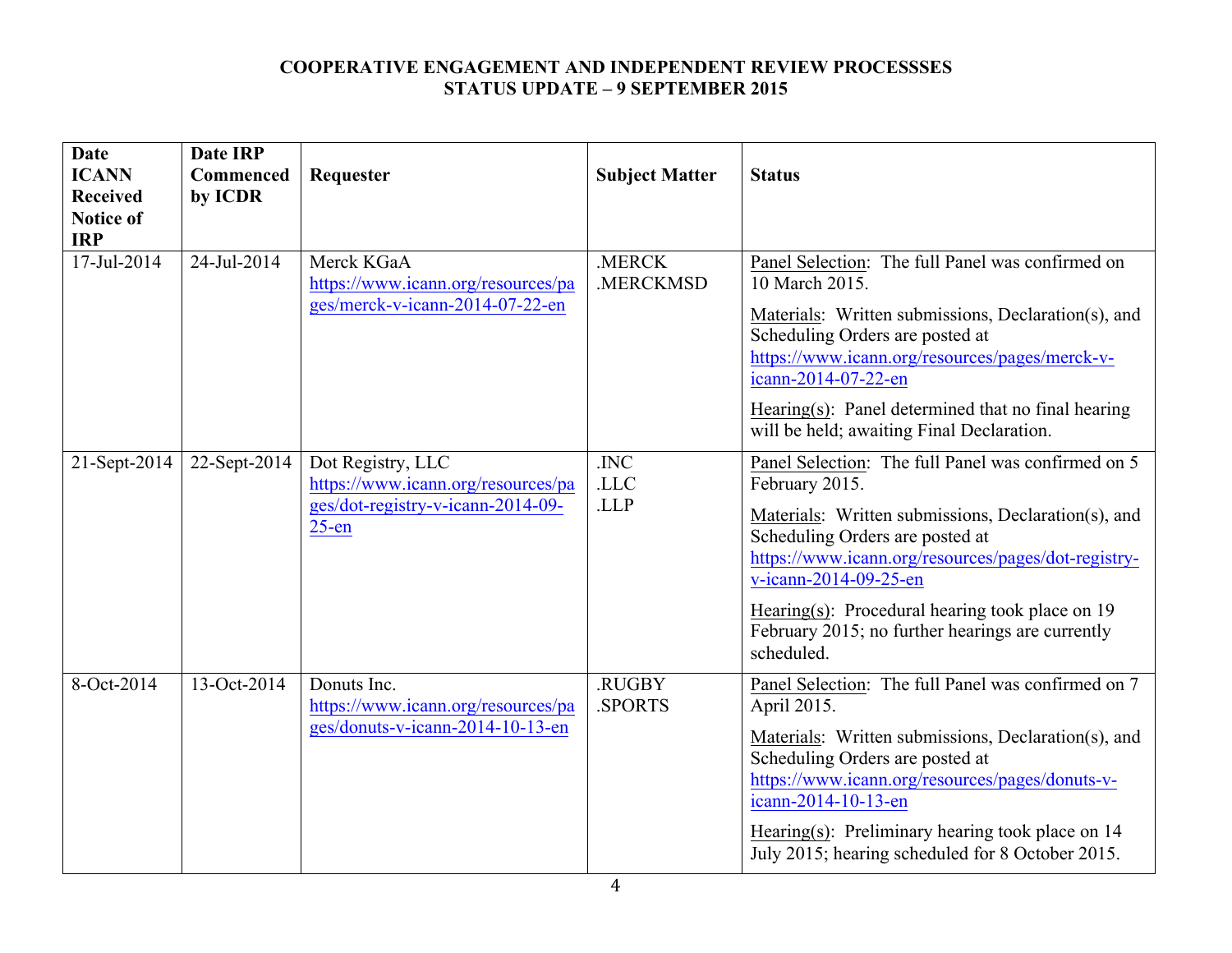| <b>Date</b><br><b>ICANN</b><br><b>Received</b><br><b>Notice of</b><br><b>IRP</b> | <b>Date IRP</b><br>Commenced<br>by ICDR | Requester                                                                                                                                                                                                                  | <b>Subject Matter</b>                          | <b>Status</b>                                                                                                                                                                                                                                                                                             |
|----------------------------------------------------------------------------------|-----------------------------------------|----------------------------------------------------------------------------------------------------------------------------------------------------------------------------------------------------------------------------|------------------------------------------------|-----------------------------------------------------------------------------------------------------------------------------------------------------------------------------------------------------------------------------------------------------------------------------------------------------------|
| 5-Dec-2014                                                                       | 8-Dec-2014                              | <b>Gulf Cooperation Council</b><br>https://www.icann.org/resources/pa<br>ges/gcc-v-icann-2014-12-06-en                                                                                                                     | .PERSIANGULF                                   | Panel Selection: Emergency Panelist appointed on<br>10 December 2014; the two parties have selected<br>Panelists, who are now in the process of selecting<br>the third Panelist.                                                                                                                          |
|                                                                                  |                                         |                                                                                                                                                                                                                            |                                                | Materials: Written submissions, Declaration(s), and<br>Scheduling Orders are posted at<br>https://www.icann.org/resources/pages/gcc-v-icann-<br>2014-12-06-en                                                                                                                                             |
|                                                                                  |                                         |                                                                                                                                                                                                                            |                                                | Hearing(s): No hearings are currently scheduled.                                                                                                                                                                                                                                                          |
| 10-Mar-2015<br>(.HOTEL)<br>13-Mar-2015<br>(ECO)                                  | 12-Mar-2015                             | Despegar Online SRL; Donuts, Inc.<br>Spring McCook, LLC; Famous<br>Four Media Limited-dot Hotel<br>Limited; Fegistry, LLC; and Radix<br>FZC (.HOTEL) and Little Birch,<br>LLC and Minds + Machines Group<br>Limited (.ECO) | HOTEL, ECO<br>[consolidated on<br>12 May 2015] | Panel Selection: Full Panel was confirmed on 30<br>July 2015.<br>Materials: Written submissions, Declaration(s),<br>and Scheduling Orders are posted at<br>https://www.icann.org/resources/pages/various-v-<br>icann-eco-hotel-2015-09-02-en<br>Hearing(s): Hearing is scheduled for 23 November<br>2015. |
| 19-Mar-2015                                                                      | 24-Mar-2015                             | Dot Sport Limited                                                                                                                                                                                                          | SPORT.                                         | Panel Selection: Full Panel was confirmed on 3<br>September 2015.<br>Materials: Written submissions, Declaration(s),<br>and Scheduling Orders are posted at<br>https://www.icann.org/resources/pages/accountab<br>ility/irp-en.<br>Hearing(s): Hearing is scheduled for 8 October<br>2015.                |